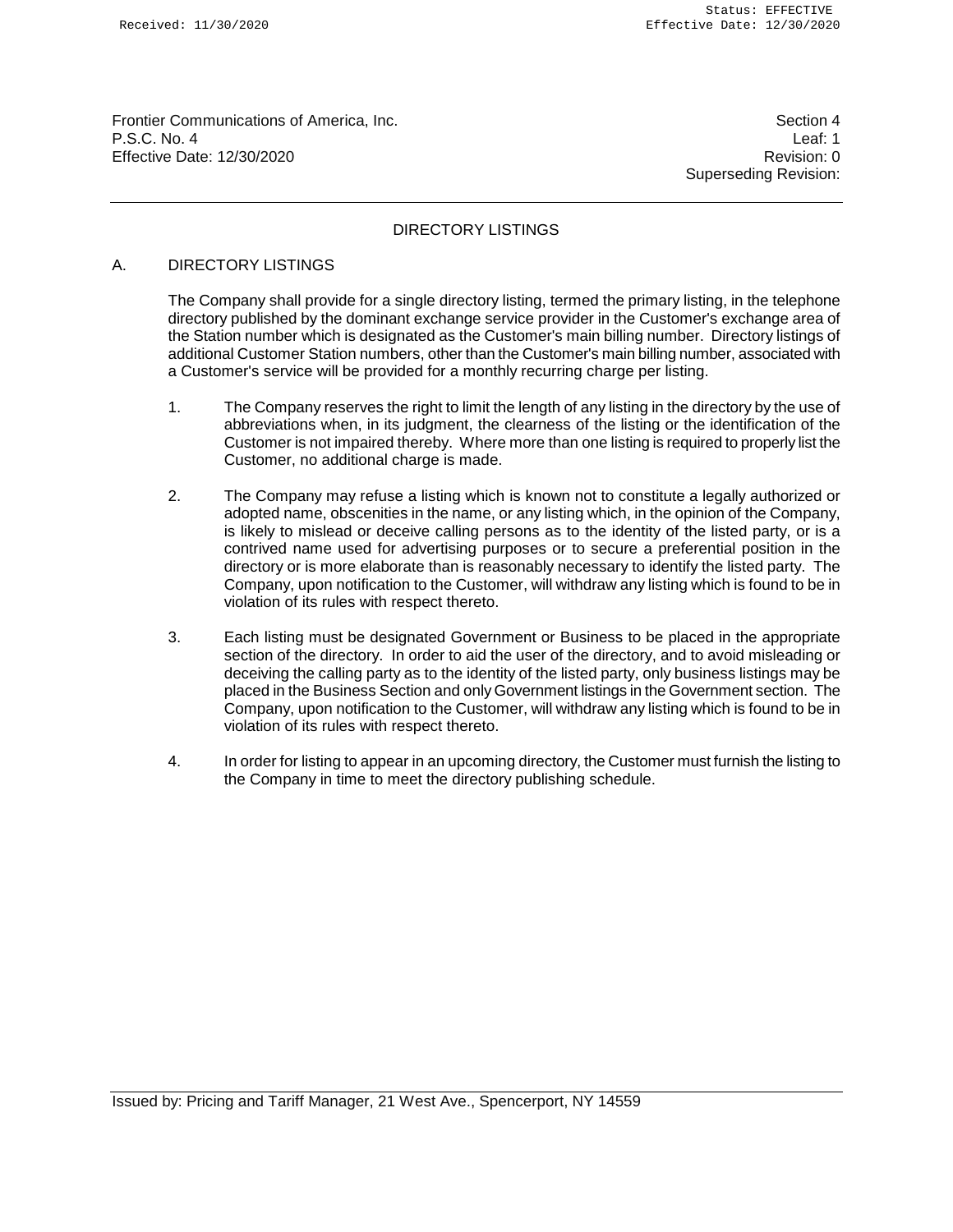Frontier Communications of America, Inc. Section 4 P.S.C. No. 4 Leaf: 2 Effective Date: 12/30/2020 **Revision: 0** 

Superseding Revision:

# DIRECTORY LISTINGS

# A. DIRECTORY LISTINGS (Cont'd)

- 5. Directory listing are provided in connection with each Customer service as specified herein.
	- a. Primary Listing A primary listing contains the name of the Customer, or the name under which a business regularly conducted, as well as the address and telephone number of the Customer. This listing is provided at no additional charge.
	- b. Additional Listings In connection with business service, additional listings are available only in the names of Authorized Users of the Customer's service, as defined herein.
	- c. Extra Line Listings Additional lines of information that clarify the primary listing.
	- d. Non-Published Listings Listings that are not printed in directories nor available from Directory Assistance. A Nonpublished Telephone Service will be furnished, at the Customer's request providing for the omission or deletion of the Customer's telephone listing from the telephone directory and, in addition, the Customer's telephone listing will be omitted or deleted from the directory assistance records subject to the provisions set forth in Section 10.1.1. Rates for Nonpublished Listings are specified in Section 10.1.1.5.f.
	- e. Cross Reference Listings Listings in a different section of the directory that refer to the primary listing.
- 6. Rates and Charges

|                                       | Monthly<br>Rate | Nonrecurring<br>Charge |
|---------------------------------------|-----------------|------------------------|
| Per Listing or Per Number Charge      |                 |                        |
| <b>Primary Listing</b>                | \$0.00          | \$0.00                 |
| <b>Additional Listing</b>             | \$1.50          | \$10.00                |
| Extra Line Listing                    | \$1.50          | \$10.00                |
| Non-Published Number                  | \$1.95          | \$10.00                |
| Cross Reference Listing               | \$1.50          | \$10.00                |
| Multiple Appearance Directory Numbers | \$7.00          | \$10.00                |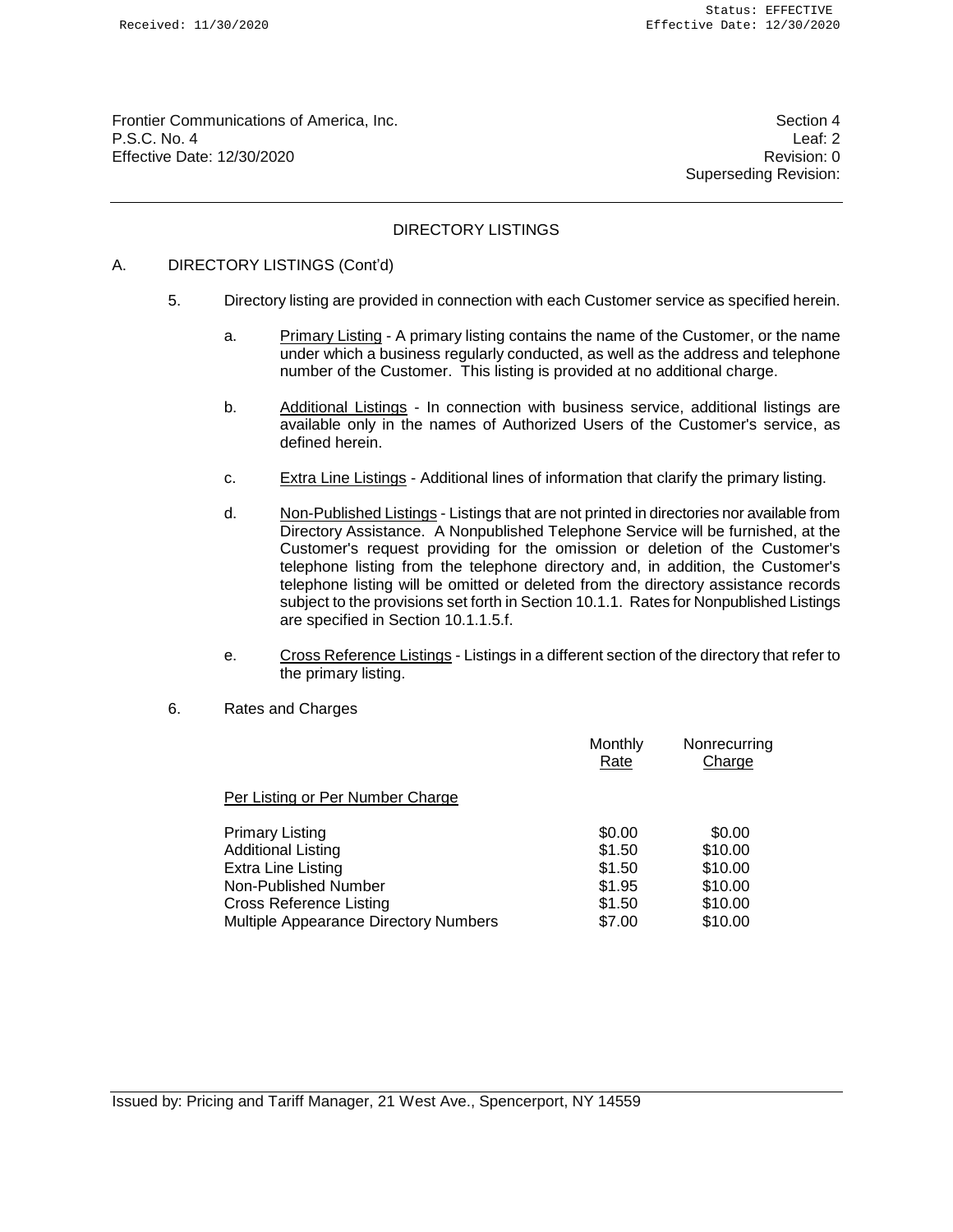Frontier Communications of America, Inc. Section 4 P.S.C. No. 4 Leaf: 3 Effective Date: 12/30/2020 **Revision: 0** 

Superseding Revision:

# DIRECTORY LISTINGS

# B. DIRECTORY INFORMATION REQUESTS

Requests for directory information are provided by dialing Directory Assistance. Information will not be issued by the Company outside of normal directory assistance procedures unless the request the request is made by an emergency agency. Directory information will only be provided to emergency agencies after a formal request is presented to the Company in writing. The requesting agency must agree to pay for the costs incurred by the Company in providing the information and must certify that the information will be used only for the purpose of providing its services to the community.

### C. LIABILITY OF THE COMPANY FOR ERRORS

### 1. General

In the absence of gross negligence or willful misconduct, and except for the allowances stated elsewhere in this Tariff, no liability for any damage of any nature whatsoever arising from errors in directory listings or errors in listings obtainable from the Directory Assistance operator, including errors in reporting thereof, shall attach to the Company. A listing is considered in error only when it shows the Customer on the wrong street, or in the wrong community. The Customer must notify the Company of an error.

2. Allowance for Errors

An allowance for errors in published directory listings or for errors in listings obtainable from the Directory Assistance operator shall be given as follows:

- a. Free Listings For Free or non-charge published directory listings, credit shall be given at the rate of two times the monthly rate for an additional or charge listing affected, for each month of the life of the directory or the charge period during which the error occurs. The Company may issue the credit in a lump sum if it chooses to do so.
- b. Charge Listings For each additional or charge published directory listing, credit shall be given at the monthly tariff rate for each individual line affected, for each month of the life of the directory or the charge period during which the error occurs.
- c. Operator Records For free or charge listings obtainable from records used by the Directory Assistance operator, upon notification to the Company of the error in such records by the Customer, the Company shall be allowed a period of three business days to make the correction. If the correction is not made in that time for reasons within the control of the Company, credit shall be given at the rate of two-thirtieths (2/30) of the basic monthly rate for the line or lines in question for each day thereafter that the records remain uncorrected.

The total amount of any credit shall not exceed, on a monthly basis, the total of the charges for each listing plus the basis monthly rate for the line(s) in question. No allowance will be provided for errors caused by other carriers or operator service providers.